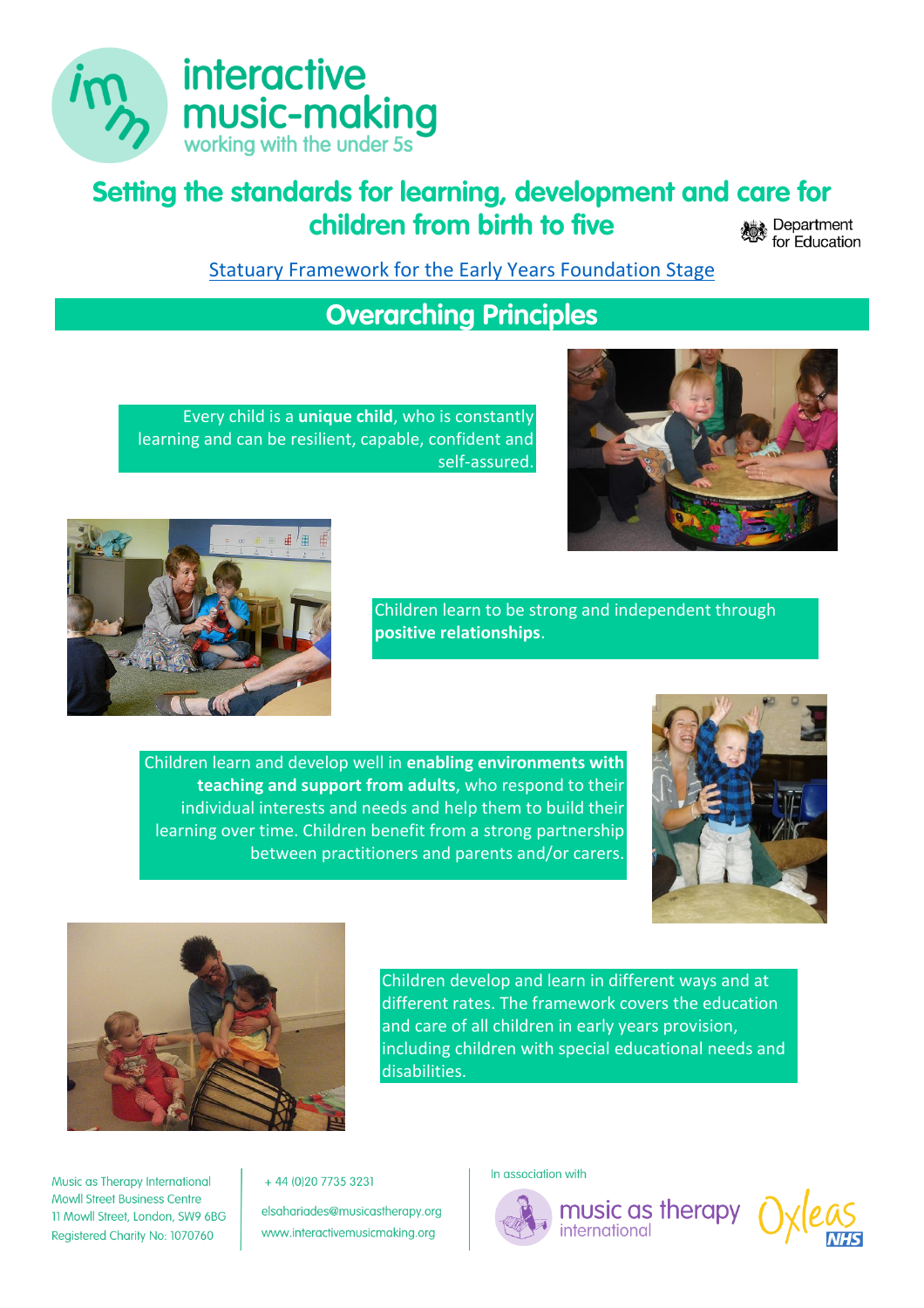

# **Setting the standards for learning, development and care for children from birth to five**

Department for Education

### **Areas of Learning and Development**

"How can it be the case in England, one of the richest countries in the world with our long history of being a brainy country, that only 52% of children can have a good level of development?"

*Sir Michael Marmot, director of the University College London's Institute of Health Equity*

Of the seven areas of learning and development identified by the Department for Education, three were recognised to be particularly crucial for igniting children's curiosity and enthusiasm for learning, and for building their capacity to learn, form relationships and thrive:

*"We had a young child who had no words, literally. By her second IMM session she was using words and she'd made significant progress (in speaking) after 4 weeks"*

# **1) Communication and language**

*"There was a little Vietnamese girl who was very shy, she couldn't speak English ... and then there she was outside, singing Wheels on the Bus ... It was a real turning point, her mother was in tears."*

*"One child had cerebral palsy, he had a tightly clenched arm and hand. Over time he relaxed with the music and started to reach out, using his hand to feel the chimes."*

# **2) Physical development**

*"There's one child we work with who has downs syndrome, who loves IMM - as soon as I get the instruments out, he immediately pays attention, comes and waits for me ... it's an amazing tool."*

Music as Therapy International

11 Mowll Street, London, SW9 6BG

Registered Charity No: 1070760

**Mowll Street Business Centre** 

# **3) Personal, social and emotional development**

+ 44 (0) 20 7735 3231

elsahariades@musicastherapy.org www.interactivemusicmaking.org

*"I had a very active 2 year-old who preferred to run than sit! I joined him 'running' using the beat of the music to mimic his actions ... All activities were active first and then we encouraged him to slow down with the music."*

*"I worked with one little girl who had social issues … she was very introverted and not getting any support. She really grew in confidence. Now she'll come and find me and ask to do music."*

In association with



music as therapy